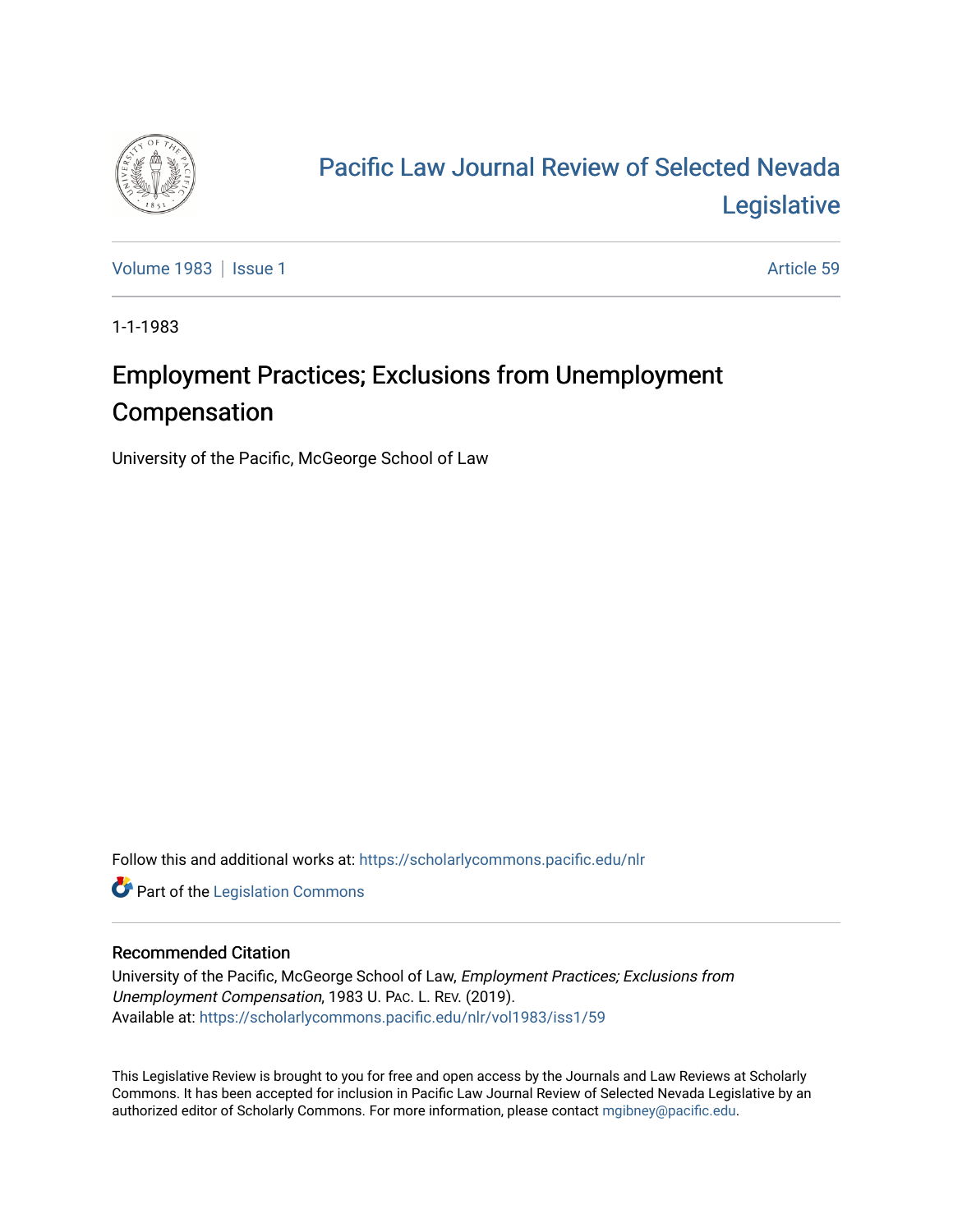## **Employment Practices; exclusions from unemployment compensation**

NEV. REV. STAT. §612.— (new); §§612.118, 612.432, 612.434 (amended). SB 238 (Committee on Commerce and Labor); 1983 STAT. Ch 259

*(Effective May 12, 1983)* 

Existing law defines employment as services performed for wages or under a contract for hire.<sup>1</sup> Chapter 259 expands the list of existing exclusions<sup>2</sup> from the definition of employment for purposes of unemployment compensation.3 Under Chapter 259, a service will no longer fall within the definition of employment if (1) the person directly sells or solicits the sale of a product either in person or by telephone on the basis of a deposit, commission, purchase for resale or similar arrangement, or the product is to be resold in a place other than a retail store, or the sale is made to another from a home or place other than a retail store, $4(2)$  the person receives compensation or renumeration based on the amount of sales or service performed, rather than on the number of hours worked, $5$  and (3) the person performs the sale or service pursuant to a written agreement stating that the seller is not performing as an employee for the purpose of unemployment compensation eligibility.<sup>6</sup> In addition, some short-term, seasonal work is excluded from the definition of employment.7 A full-time student who works at an organized camp for less than thirteen weeks per year,8 between academic years or terms9 will not be eligible for unemployment compensation if the camp meets certain requirements<sup>10</sup>.

7. *See id.* c. 259, §5, at 601; *see also id.* c. 259, §6(2), at 602 (this provision applies retroactively to services performed after December 31, 1982 until January I, 1984).

8. *See id.* c. 259, §5(1), at 601 (the student must be enrolled in a school, college or university).

9. */d.* (the student must have been enrolled immediately before employment and expect to be enrolled as a full-time student the next year or term subsequent to service).

10. *See id.* c. 259, §5(2)(a)-(b), at 601 (the camp must (a) be in operation for seven months or less in the calendar year of the employment and have been in operation for seven months or less in the calendar year preceding the employment or (b) havehad average gross receipts for any six

76 *Pacific Law Journal* 

I. NEv. REv. STAT. §612.065 (definition of employment).

<sup>2.</sup> *Seeid.* §§612.095, 612.100,612.105,612.110,612.117,612.118,612.119,612.120, 612.121(2), 612.125, 612.130, 612.133, 612.135, 612.140.

<sup>3.</sup> *Compare* 1983 Nev. Stat. c. 259, §§1, 5, at 600-02 *with* NEv. REV. STAT. §§612.095, 612.100,612.105,612.110,612.117,612.118,612.119,612.120, 612.121(2), 612.125,612.130,612.133, 612.135, 612.140.

<sup>4. 1983</sup> Nev. Stat. c. 259, §i(l)(a)-(b), at 600.

<sup>5.</sup> *Id.* c. 259, §1(2), at 600.

<sup>6.</sup> *Id.* c. 259, §1(3), at 600.